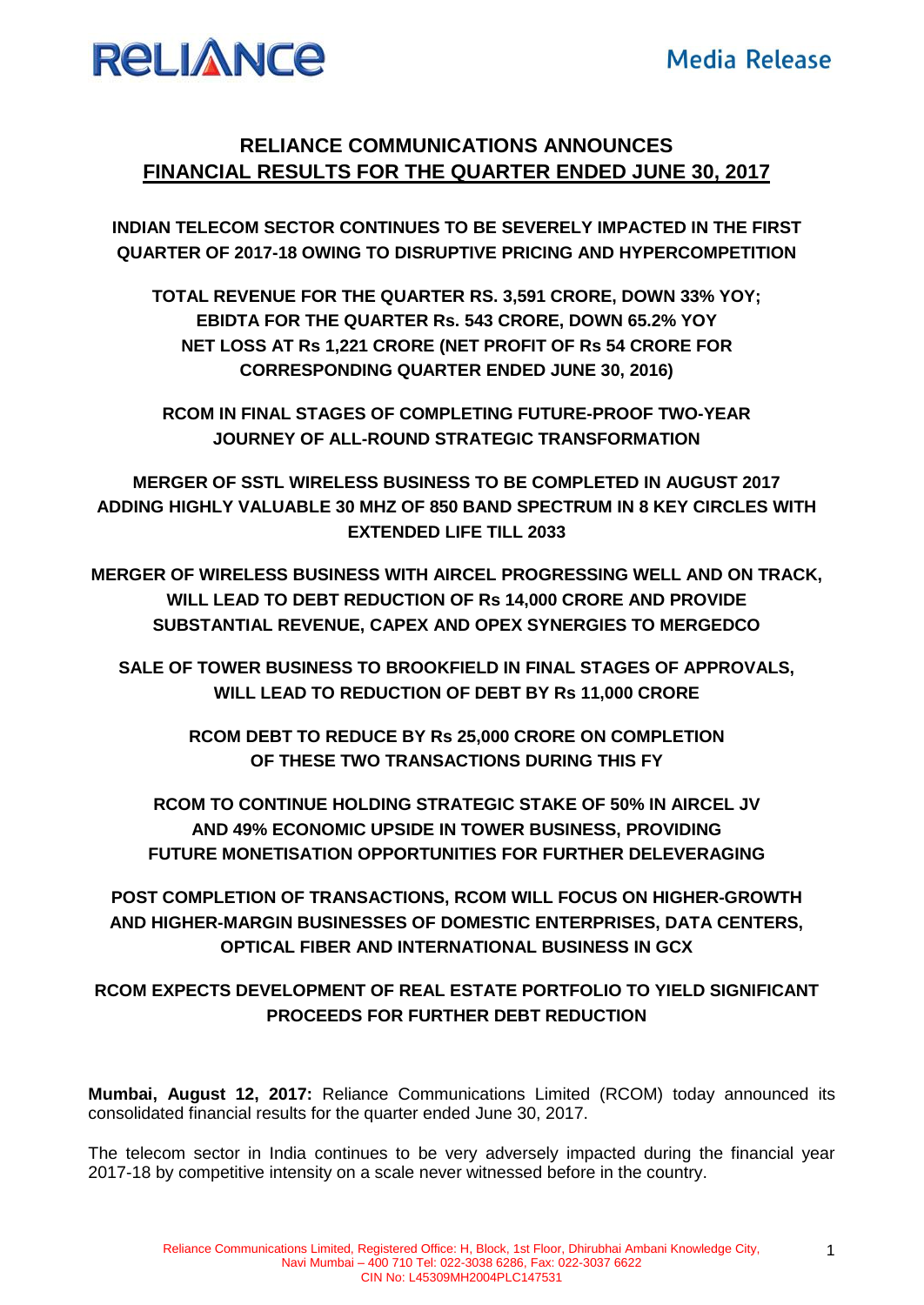

For the first time in over 20 years, the telecom sector registered de-growth in revenues, leading to a reduction in the Government's share in revenues, sharp drop in operating margins, accompanied by increased interest costs arising from a staggering industry debt burden, and higher depreciation and amortisation charges as a result of higher spectrum purchase costs.

Steep declines in profitability and / or net losses have been reported for the past two quarters by all telecom operators in the country without exception, and a couple of operators have shut down their entire operations in the country.

#### **RCOM - Key Highlights for Q1 FY18:**

- Consolidated revenues stood at Rs. 3,591 crore, down 33.0% YoY, and EBITDA at Rs. 543 crore, down 65.2% YoY compared to the corresponding quarter ended June 30, 2016, consequent to the impact of disruptive pricing and unprecedented competitive intensity in the industry.
- The EBITDA margin declined to 15.1%, compared to 29.1% in the corresponding quarter.
- Indian operations' revenues and EBITDA stood at Rs. 3,048 crore and Rs. 367 crore respectively; while Global revenues and EBITDA were Rs. 839 crore and Rs. 176 crore, respectively.

#### **Strategic Transformation - Key Transaction Updates:**

**RCOM launched a comprehensive programme for all-round strategic transformation in the Year 2015, with an emphasis on industry consolidation, an asset-light business model, future sustainability and cost efficiencies. The programme is now in the final stages of completion, and the update on various initiatives is as follows:** 

- **SSTL's consolidation into RCOM:** The proposed merger of SSTL's wireless operations with RCOM, marking the 1<sup>st</sup> in-country consolidation in the Indian telecom industry, has received all approvals and is expected to be completed in August, 2017. The merger will add highlyvaluable 30 MHz of 850 band spectrum in 8 key circles, and will extend the validity of spectrum in these circles for an additional period of 12 years, till the Year 2033.
- **Spectrum sharing deal with Jio**: RCOM's 850 MHz spectrum sharing arrangements with Reliance Jio have been fully implemented and are now operational for the past over 9 months. This unique arrangement has enabled RCOM to deliver access and connectivity to a worldclass, nationwide 4G LTE network to millions of valued customers, with minimal Capex and considerably lower operating costs.
- **Consolidation of RCOM's wireless business with Aircel:** The proposed consolidation of RCOM's wireless business with Aircel will place the merged wireless entity among the top 3 ranking operators in 12 important circles, and among the top 4 operators in India on the basis of customer base and revenues.

The combined entity will enjoy substantial benefits of scale, and Capex and Opex synergies, with an estimated NPV of ~Rs. 20,000 crore. As part of this transaction, RCOM's overall debt will reduce by Rs 14,000 crore, together with transfer of liability for spectrum instalments of an additional approximately Rs 6,000 crore.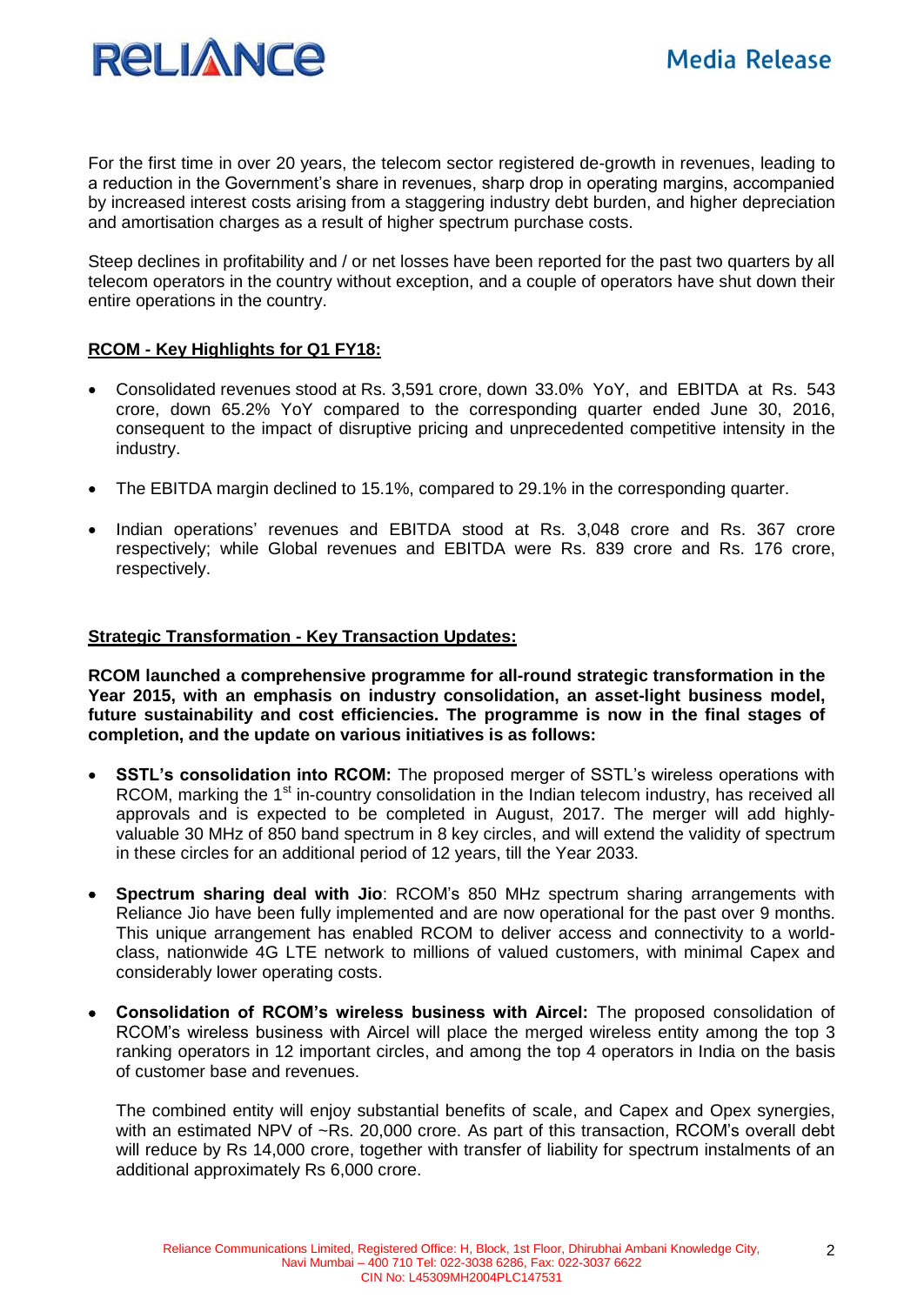

RCOM and Aircel have already received approvals for the merger scheme from the Stock Exchanges, the Securities and Exchange Board of India (SEBI), the Competition Commission of India (CCI) and the shareholders of both companies. The demerger and merger Scheme has been filed in the National Company Law Tribunal (NCLT). Approvals from the shareholders of both RCOM and Aircel have been duly received in the NCLT-convened meeting in April 2017. Lenders' and other requisite consents are expected to be received shortly.

 **Monetisation of Tower Assets:** The proposed transaction for the sale of the tower infrastructure owned by the Company to Brookfield Asset Management has received requisite approvals from the Competition Commission of India. The business demerger and transfer scheme has been filed with the NCLT as well. Shareholders' approvals have also been received in the NCLT-convened meeting in April 2017, and lenders' and other consents are expected to be received shortly.

RCOM will receive an upfront cash payment of Rs 11,000 crore from the proposed transaction and the same will be fully utilised for reduction of debt. RCOM will also receive a 49% future economic upside in the Towers business.

Upon completion of the Aircel merger and sale of the Tower business, RCOM's debt will stand reduced by approx. Rs 25,000 crore, or 60%.

Upon completion, the Company will hold highly valuable stakes of 50% in the Aircel JV and 49% economic upside in the towers business, providing future monetisation opportunities for significant further deleveraging.

RCOM will also continue to own and operate its existing high-growth and higher-margin businesses in the domestic enterprise segment, Data Centers, optical fibre and international business in GCX.

#### **About Reliance Communications**

Reliance Communications Limited founded by the late Shri Dhirubhai H Ambani (1932-2002) is the flagship company of the Reliance Group. The Reliance Group currently has a net worth in excess of Rs. 100,840 crore (US \$15.2 billion), cash flows of over Rs 11,300 crore (US \$1.7 billion) and net profit of over Rs 5,100 crore (US\$ 0.8 billion).

Reliance Communications is India's foremost and truly integrated telecommunications service provider. The Company has a customer base of nearly 95 million including over 2.6 million individual overseas retail customers. Reliance Communications corporate clientele includes over 39,000 Indian and multinational corporations including small and medium enterprises and over 290 global, regional and domestic carriers.

Reliance Communications has established a pan-India, next generation, integrated (wireless and wireline), convergent (voice, data and video) digital network that is capable of supporting best-ofclass services spanning the entire communications value chain, covering over 21,000 cities and towns and over 400,000 villages. Reliance Communications owns and operates the world's largest next generation IP enabled connectivity infrastructure, comprising over 280,000 kilometers of fibre optic cable systems in India, USA, Europe, Middle East and the Asia-Pacific region.